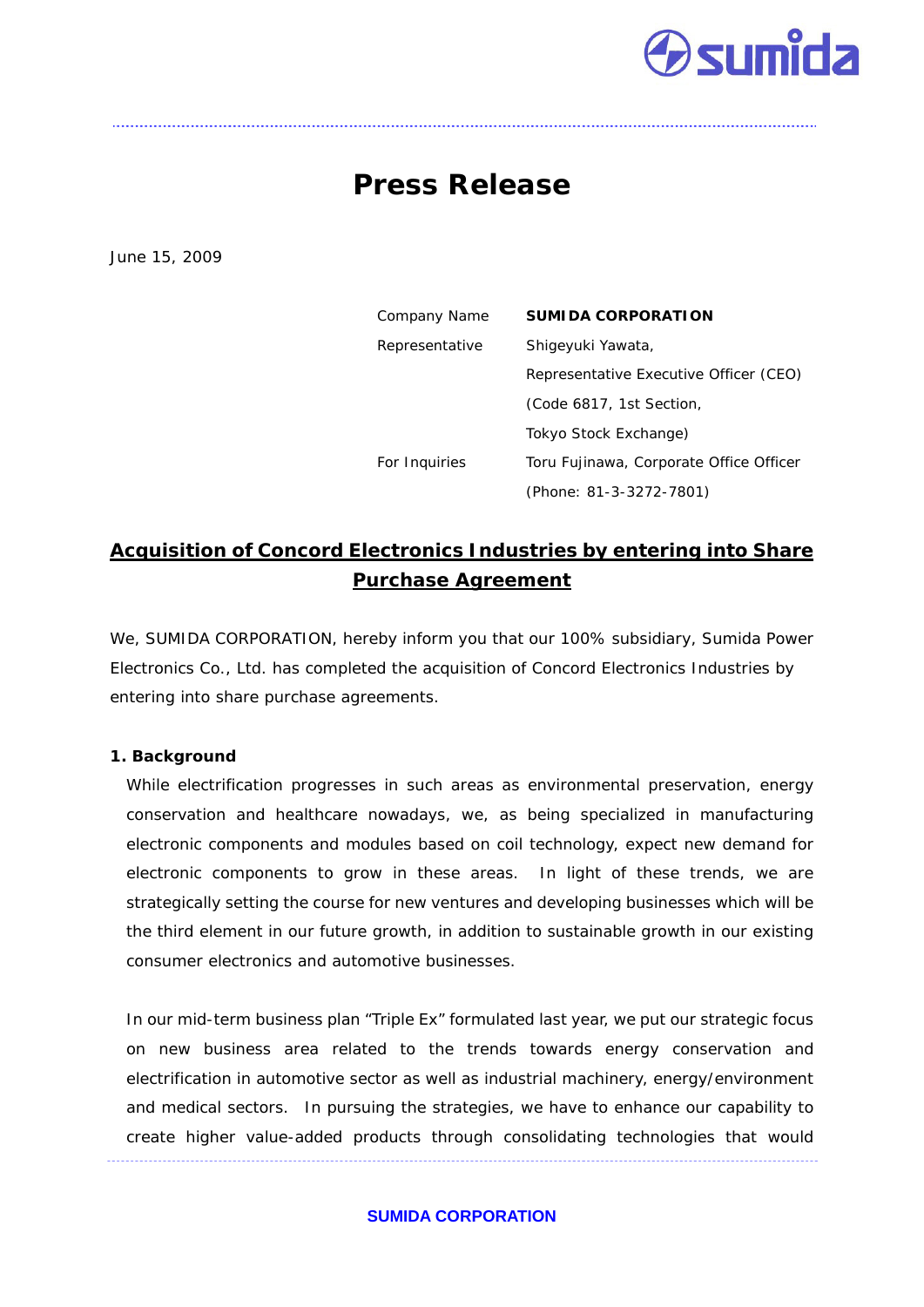

complement our existing ones, and intend to take active measures to ally with and/or acquire suitable companies that have such technologies. As part of the strategic initiatives, we have acquired EIWA Co., Ltd. and MOSTEC, Inc. in October 2008 accordingly.

Concord engages in development, manufacturing and sales of coils including high current transformers and reactors for consumer/industry electronics and medical equipments, and has been keeping close relationships with trusted customers thanks to their outstanding technologies. Judging that the demand of its main business is expected to be stable even under the current challenging business environment, and that greater synergy effect is expected through integrating the technologies, manufacturing and sales capacities of Sumida Group and Concord, we have entered into the share purchase agreement with Concord as of today.

#### **2. Expected Business Effect after Share Purchase**

By integrating the businesses of Concord through entire shareholding, we strongly expect the following synergy effects while expanding existing businesses:

(1) Product Line-ups for Medical Equipments

Currently Concord's 30% of sales is for medical equipments which Sumida can add as its new product line-ups. With Concord's joining to the Group, we expect to gain a stepping stone in the market for medical equipments.

(2) Expansion of Customer Range

As Sumida Group and Concord have fewer overlapped customers, we expect to further expand sales channel by sharing customer databases and maximizing the use of Sumida's global sales network.

(3) Synergy Effect

 Sumida Group, especially EIWA who joined in the Group last year and Concord manufacture similar products related to consumer/industrial electronics. By utilizing the technologies, we expect to accelerate manufacturing speed of new products. In addition, as Concord has a production site in Vietnam which is in line with "Sumida Silk Road Concept", one of the key areas of Triple Ex, we also expect to further enhance and expand our core competence, low-cost production capabilities.

#### **SUMIDA CORPORATION**